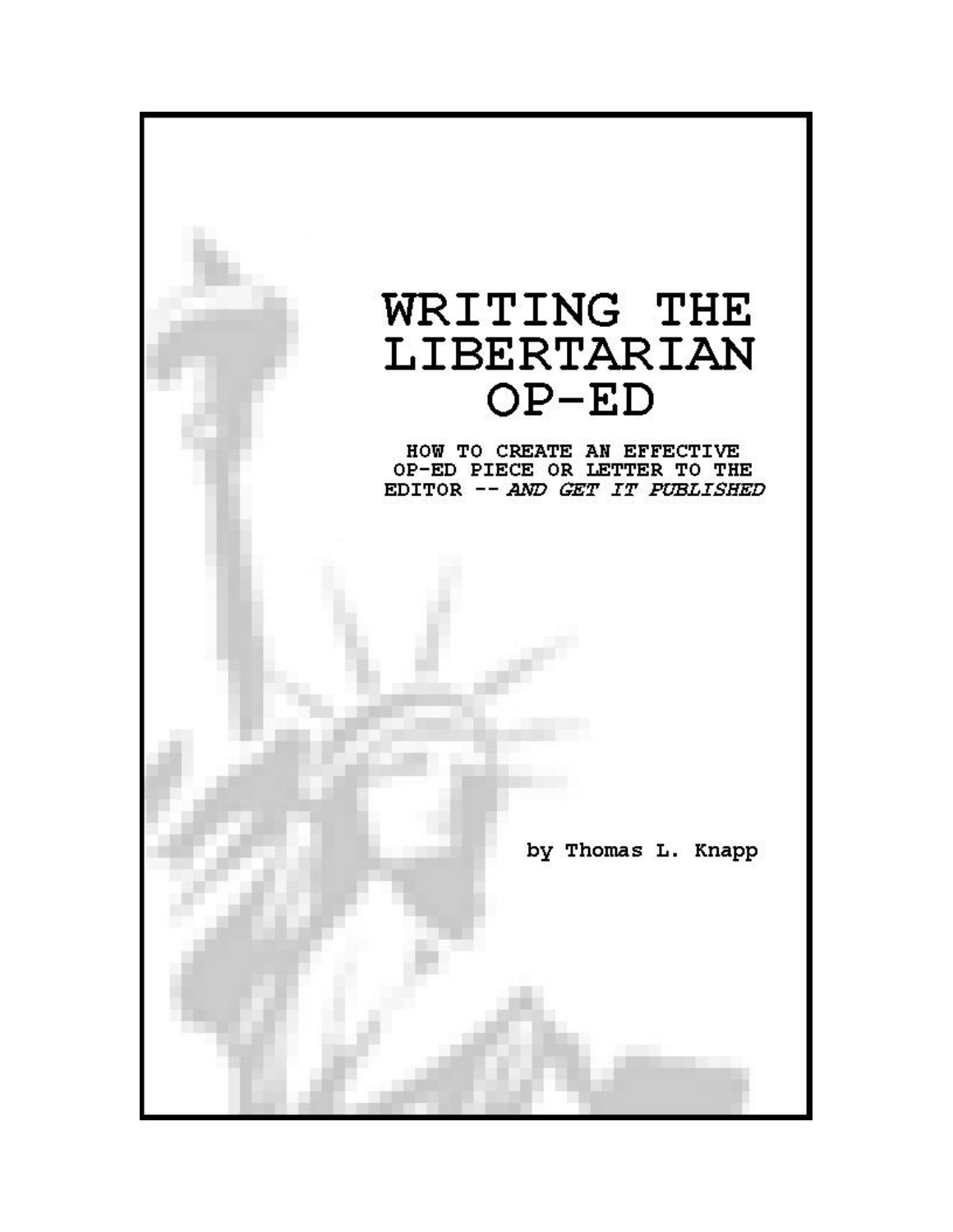#### **WRITING THE LIBERTARIAN OP-ED**

 2002 by Thomas L. Knapp Published as an electronic booklet by Rational Review Press

All Rights Reserved. No portion of this work may be reproduced in any form without the express permission of the author, with the exception of short quotations used in discussions and reviews.

CC0 1.0 Universal Public Domain Dedication http://creativecommons.org/publicdomain/zero/1.0/

As specified at http://knappster.blogspot.com/2010/03/psa.html

To the extent possible under law, Thomas L. Knapp has waived all copyright and related or neighboring rights to this work via a CC0 1.0 Universal Public Domain Dedication.

This work is published from the United States.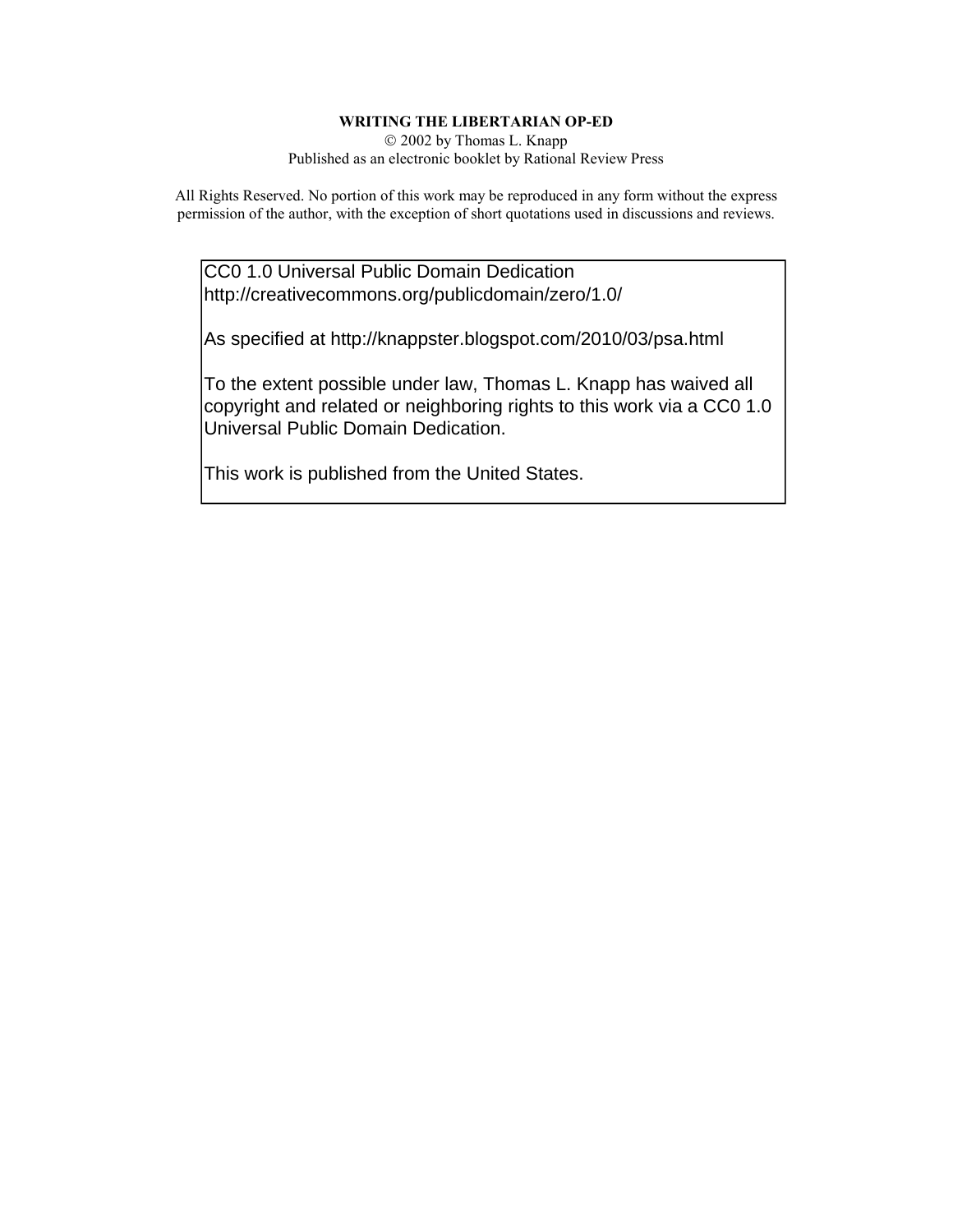# **INTRODUCTION**

For many Libertarians -- maybe even most Libertarians -- newspapers are "the enemy." There are reasons for that. Good reasons.

- In partisan electoral races, Libertarian candidates receive proportionally less newspaper coverage than their vote totals merit. While many publishers and journalists will say that their coverage of "third parties" is driven by polling, the opposite seems to be true.
- When a Libertarian candidate *is* mentioned, it is usually either as an "also" ran," relegated to one sentence at the bottom of a long story on the "major party" candidates, or in a "sideshow" article that depicts the candidate as an eccentric who has no chance of winning, but who is interesting in much the same way as the more bizarre residents of the local zoo.
- When the Libertarian position on an issue is discussed, it is often cited as evidence that Libertarians misunderstand, or ignore, the proper role of government -- with that role left as a stated or unstated assumption not open to question or debate.

Now that I've aired those complaints and acknowledged their validity, I'd like to persuade you that newspapers do not *have* to be "the enemy." I'd also like to convince you that it is in Libertarians' best interests not to regard them as such.

According to the Newspaper Association of America, there are nearly 1,500 daily, and more than 7,600 weekly, newspapers in the United States. The weekly papers have an average circulation of nearly 6,000, reaching 70 million people each week, with the dailies reaching 55 million on a daily basis and nearly 60 million on Sundays.

That's a big audience, and one that Libertarians cannot afford to ignore.

It's also an audience that Libertarians *can reach*.

Every daily newspaper worth its salt has an "editorial" or "opinion" page or section (some of them also refer to it as the "analysis" section). While part of that section is likely devoted to the opinions of the paper's editorial board, and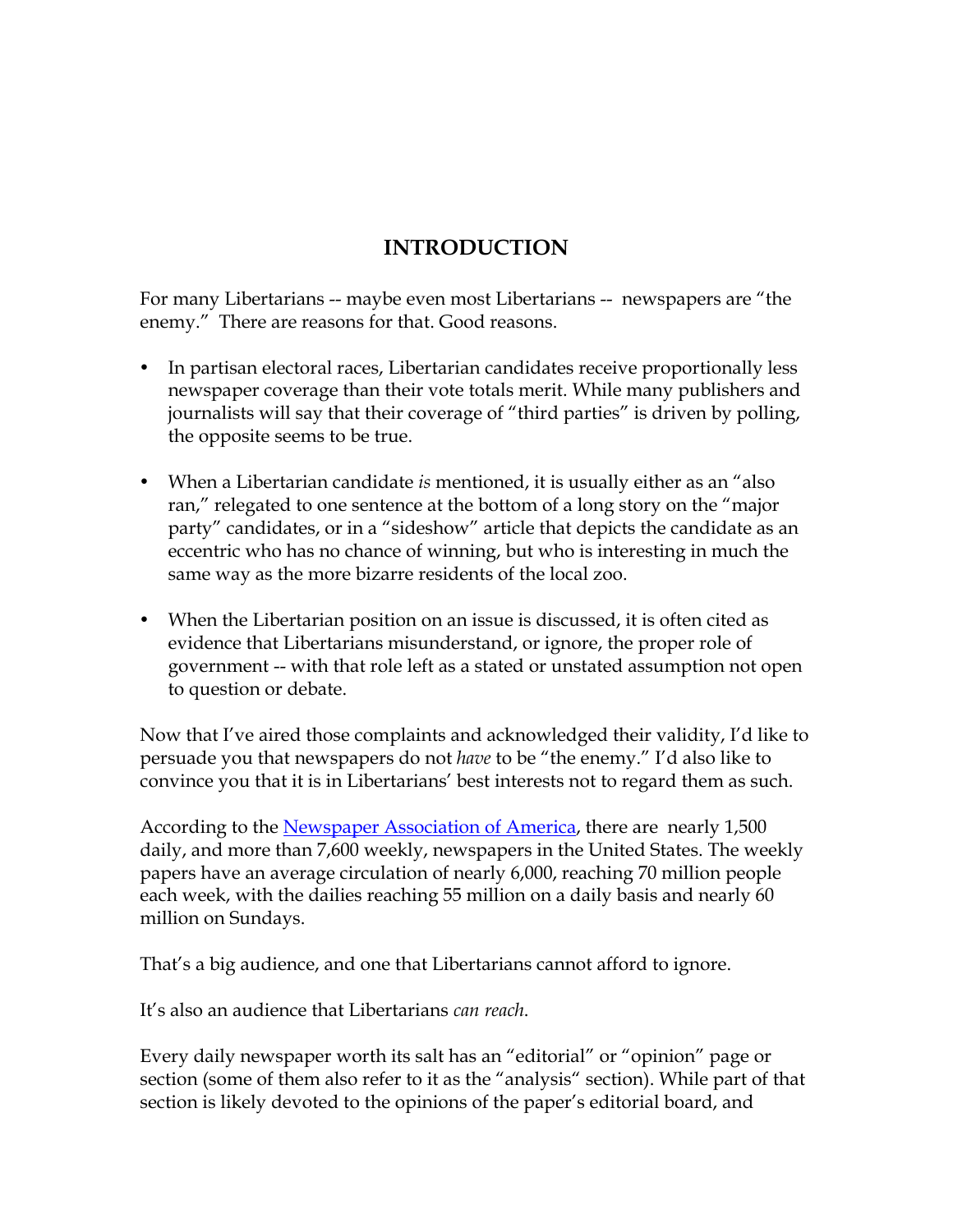another part to publishing the work of syndicated or in-house columnists, the real attraction is the section devoted to readers' letters (and, in some cases, to longer columns solicited from the public at large).

The NAA's statistics don't break out this section in their analysis of readership, but it's a fair bet that for most papers, the opinion section is a popular attraction. And it's dead certain that that section is monitored by those readers who are politically involved, interested in public policy and open to new ideas.

Libertarians can reach that audience. *You* can reach that audience. In this booklet, I'm going to show you how.

I've written more than 100 "op-ed" (opinion-editorial) pieces over the last two decades (probably *considerably* more than 100 -- until computers came along, I didn't keep track). Most of those pieces have been published, sometimes as "letters to the editor" and sometimes in longer format as columns. I've sat, as a community representative, on the editorial board of a daily paper with a circulation of 60,000. Doing so allowed me to get some perspective on the attitudes and needs of the people who put such publications together.

I'm not special. There's no good reason why you can't reach the audience of your city's daily newspaper, putting Libertarian ideas in front of readers frequently and in a credible manner. All you have to do is follow a few simple rules and acquaint yourself with one little secret. I'm going to give you that secret now:

*Newspapers and journalists are not the enemy*.

Really. They aren't.

The people who put together a newspaper may have political convictions. Those convictions may differ from yours or mine. Usually, however, you'll find that one of those convictions is that the newspaper's opinion section exists for the purpose of creating a public forum, a debate space, a place for ideas to clash and for readers to gain new insights into the issues of the day.

The opinion page editor doesn't want to produce a homogenous product reflecting only his views, or the views of the paper's editorial board. He wants conflict. He wants to present opposing views that inspire a reaction from the audience. Part of that may be simple business sense -- who would want to read the same old opinions, day after day? -- but mostly it's a matter of principle. That's what an opinion page is *for*.

When an opinion page editor finds a piece on his desk that is well-written and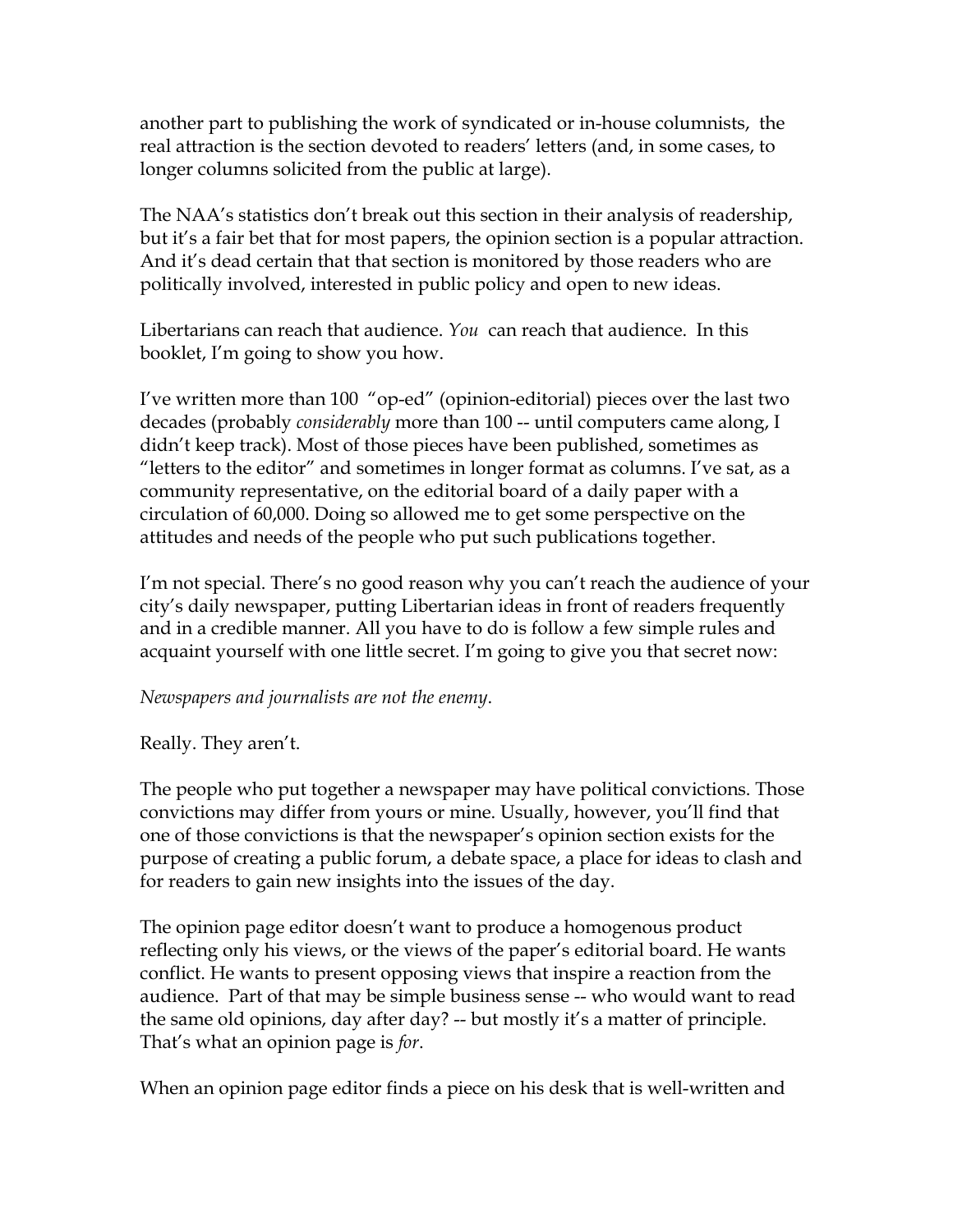well-reasoned, he's going to publish it even if it is controversial. Scratch that: *especially* if it is controversial. He doesn't have to agree with you. It's enough for him that his readers are going to find the piece engaging; that they're going to love or hate it; that they're going to *think about it* and *react to it*.

The opinion page editor isn't your enemy. He may be your best friend. If you let him, he'll put your opinion in front of thousands of people, substantially unedited and as often as anyone else's.

And that's what you want. Right?

Now let's get into how you can make that happen

Yours in liberty, Thomas L. Knapp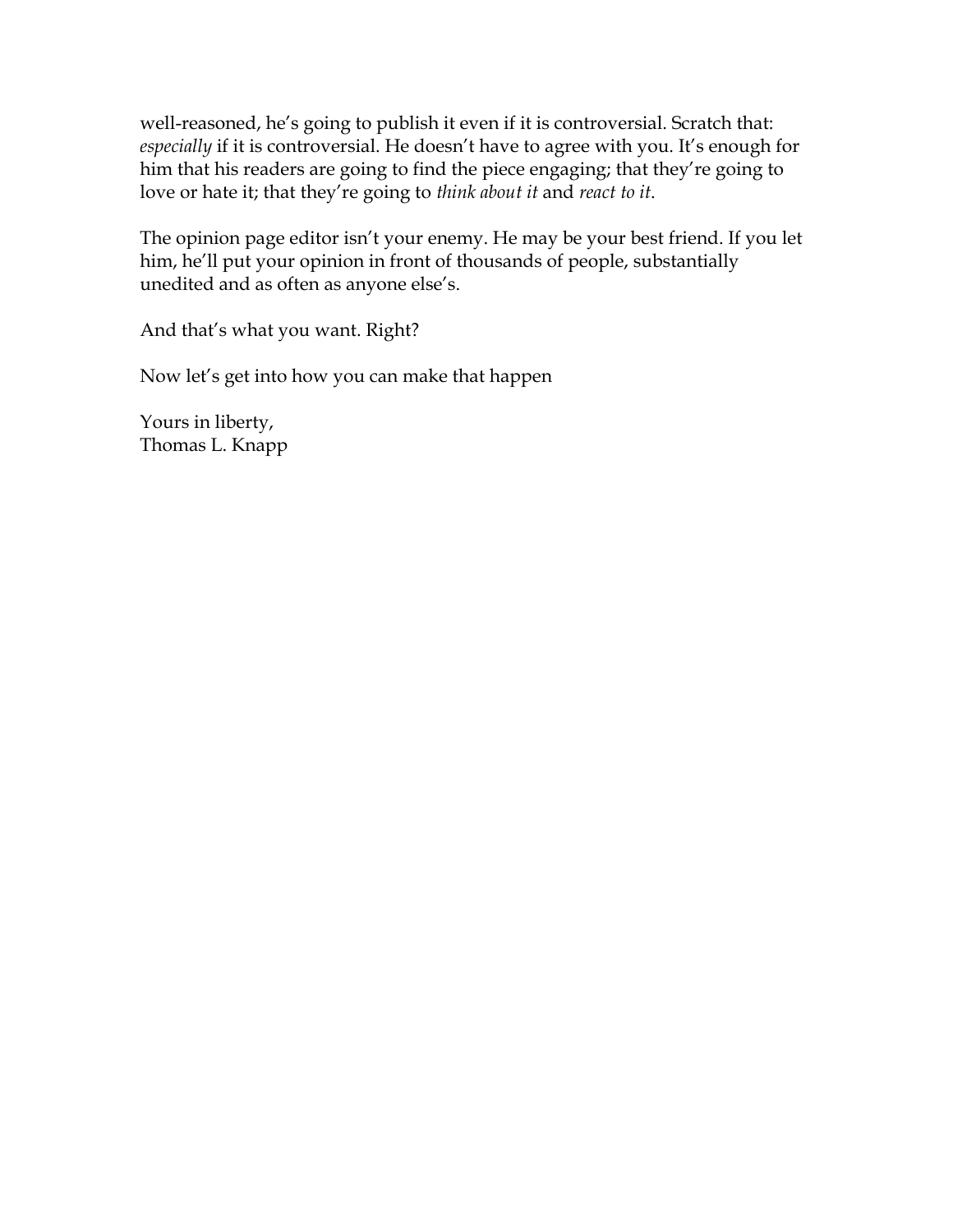## **SIX RULES FOR WRITING THE OP-ED**

Writing an effective letter to the editor or opinion column isn't as complicated as you might think. I've tried to boil it down to six simple rules that cover it all. These rules may seem obvious. If that's the case, then you're probably already well down the road toward getting your work published.

If they don't seem obvious, give them careful consideration. They *do* matter. Given two pieces, one of them written to the specifications I set out, and one not, the editor of your local paper's opinion page is going to publish the former piece 99 times out of 100. Getting your work published on the opinion page is a competitive process, not just of ideas but of *quality*. The editor has limited space, limited time and limited patience. Poorly written or meandering material doesn't make the grade.

### **I. KNOW YOUR NEWSPAPER II. HAVE SOMETHING TO SAY III. GET YOUR FACTS STRAIGHT IV. GET TO THE POINT V. PRACTICE PARSIMONY VI. WRITE WELL**

Pretty simple, eh? The devil, as always, is in the details, or this booklet would be over. These six rules, however, cover the bases. If you're willing to master and apply them, your fellow Americans will soon be reading what you write.

#### **I. KNOW YOUR NEWSPAPER**

No two newspapers are exactly alike. Your local daily has probably been around for years. Over time, its editors have developed rules that govern how they work.

They know, for example, that they want to publish at least *this* many, and no more than *that* many letters in each daily edition, and from this they will have developed guidelines for maximum letter length.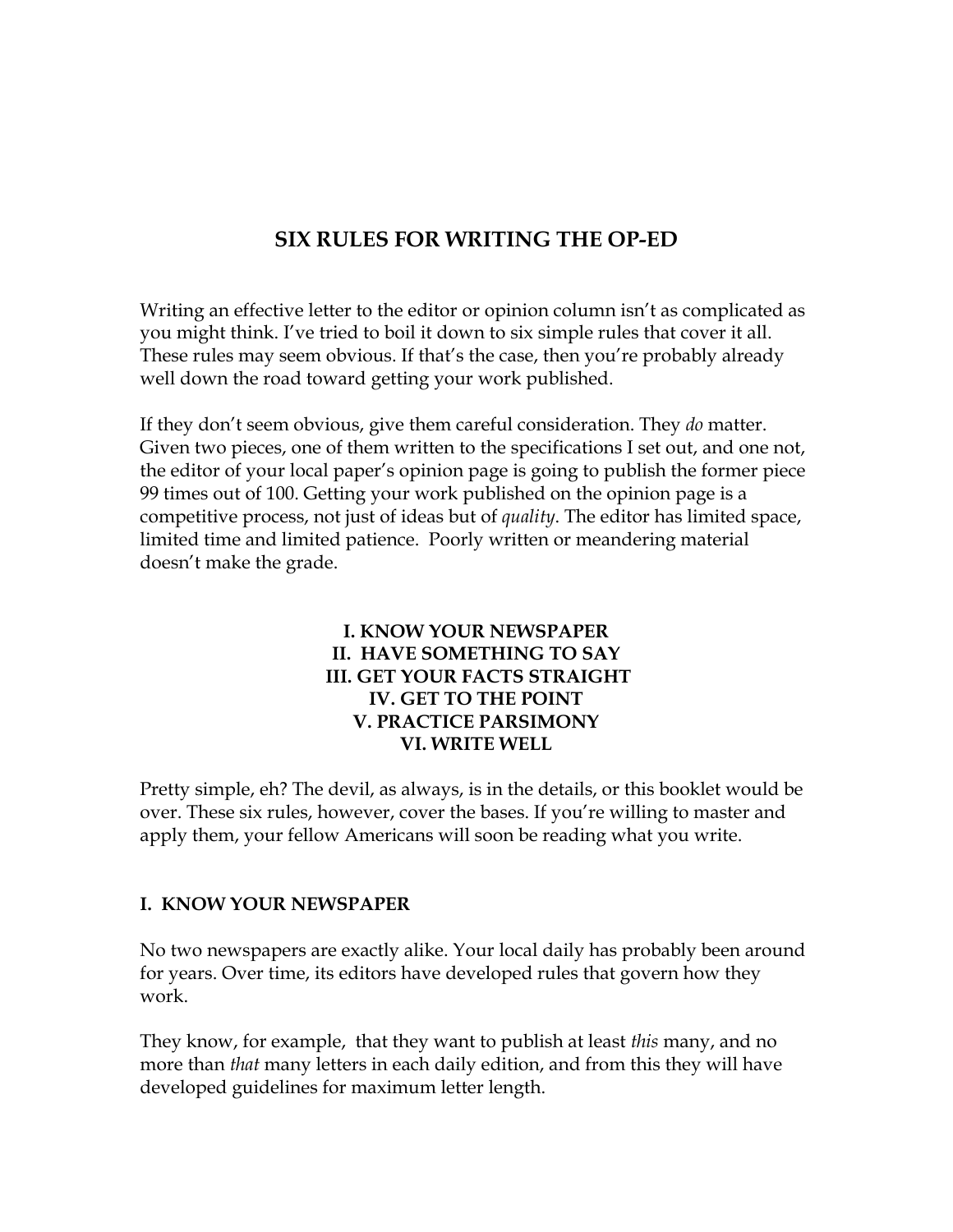They know, from experience, how often they can publish letters or columns by a single author without generating complaints -- or, worse, ceasing to generate reader interest. Their guidelines, published or unpublished, will set a limit on how frequently you can submit a piece and hope to see it in print.

These guidelines are generally *not* flexible. An editor who wishes to preserve his reputation will not bend them. Doing so would call into question his objectivity and willingness to make the opinion page a forum for competing ideas rather than a pulpit for one perspective.

The guidelines are usually printed on the opinion page itself, or in the publication's masthead (usually located on the second page of the first section). They'll read something like this:

*Readers are invited to submit letters to the editor on any subject, with a maximum length of 250 words. No more than two letters from a single author will be published in any given month.* 

Read those guidelines. Learn them. Live them. If you constantly send in letters or articles that don't adhere to the guidelines, the editor will quickly learn to move them to the bottom of the pile for consideration only if nothing else is interesting. Or, possibly, to just throw them in the trash immediately.

If you expect to write for a newspaper, you should first and foremost *read* that newspaper. Not just occasionally. Not just when the edition with the coupons come out. Daily, or nearly every day. Papers have *character*. To the extent that their news coverage or editorial opinions display any bias, that bias is likely to be fairly consistent -- if not throughout the paper, at least on a regular basis in the work of any given author.

If the newspaper has endorsed the passage of Proposition X for six months, the opinion editor isn't likely to place much stock in a letter beginning "I was shocked to read of your paper's endorsement of Proposition X last week …"

And why should he? He's absolutely certain that his newspaper is the best source of information available in your community. You haven't read it for the last six months, but you expect him to provide you with a soapbox to yell 250 words from, before stalking out the door for another six months?

This is a rule that can occasionally be bent. Recently, a newspaper in my state, but not in my locale, ran a column on third party candidates and the media coverage they get versus the media coverage they deserve. I responded with a column of my own -- written to the specified guidelines -- and it was published.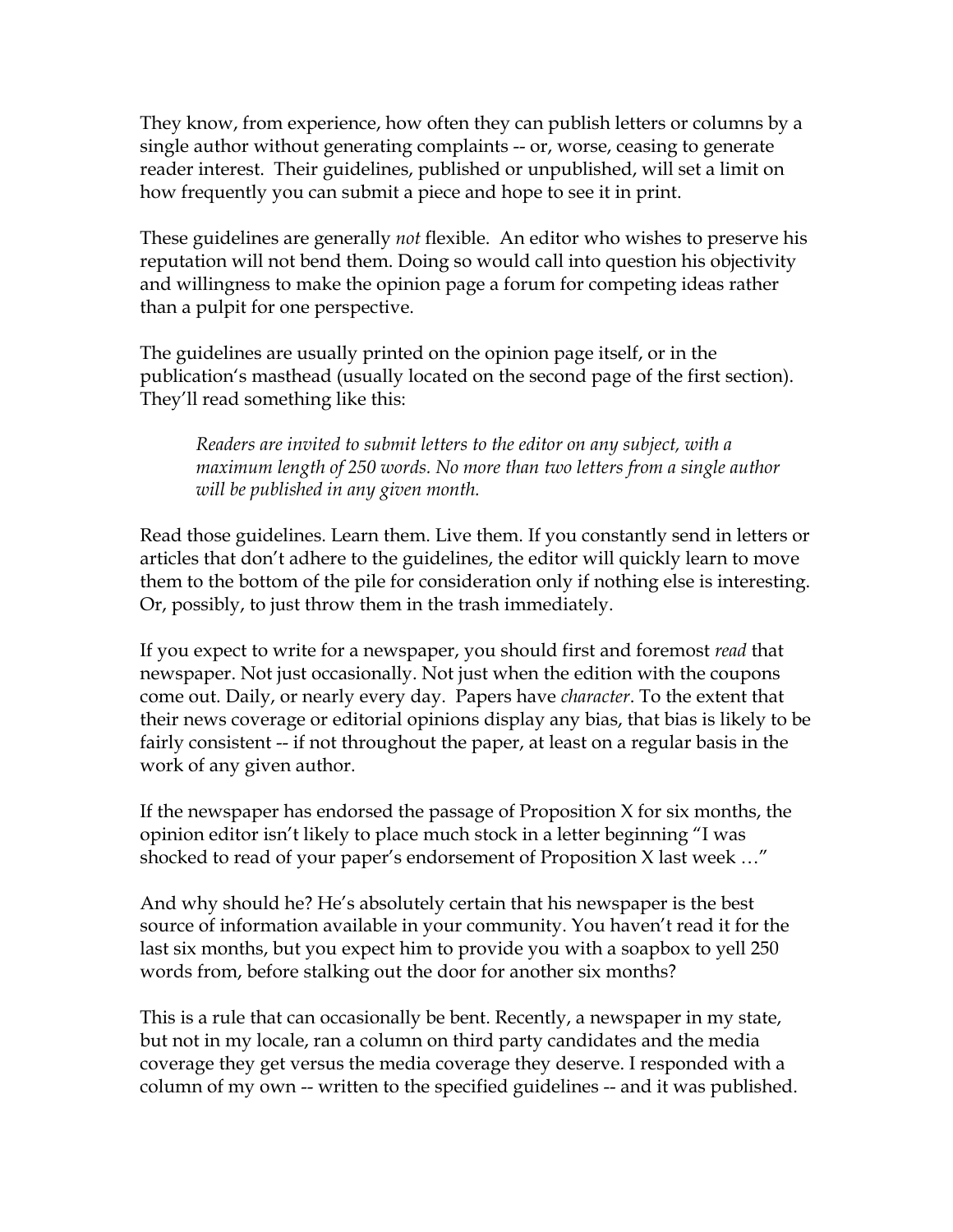The exception, however, proves the rule. I did not write a letter about a local bond issue or the merits of the city's public school system. The original column addressed a larger issue, just as germane in my community as theirs, and so did my response. I also included a brief precis of my qualifications to speak to the issue.

If you're going to write for a paper that you don't frequently read, take special care. Follow its guidelines to the letter and make sure you aren't addressing an issue you don't know enough about or flaunting a lack of knowledge about the "local angle."

## **II. HAVE SOMETHING TO SAY**

The Internet has made people lazy. If you subscribe to many email "discussion lists," you know what I'm talking about. One person makes a point, and fifty people chime in with "I agree."

If the editorial material in your local paper reflects your view on an issue, and if it does so well, offering compelling argument buttressed by irrefutable fact, there's no reason to blaze out a one-paragraph "I agree" letter. Nobody cares if you agree (unless you're a person of public prominence who might be expected *not* to agree).

If the editorial material in your local paper *doesn't* reflect your view on an issue, "I disagree" isn't good enough. You have to have, and be able to cogently express, your *reasons* for disagreeing. The opinion page is a forum, not a polling place. Your agreement or disagreement is irrelevant except to the extent that you offer an argument designed to persuade others that you're right.

*You have to have something to say*, and it can't just be the same thing that everyone else is saying. The editor is looking for novel arguments, for new facts and for perspectives that haven't yet been given voice in his newspaper. Those things are what make the opinion page interesting to his readers.

When you sit down to write your letter or column, start with a list of the points you want to make. Then whittle that list down. The odds are good that some of those points have already been covered multiple times. Eliminate them or, at the very most, give them passing reference. Concentrate on what is *unique* in your point of view, or at least on what you haven't yet seen thoroughly discussed on the opinion page.

Of course, this rule emphasizes one of your strengths. As a Libertarian, you're used to seeing your perspective go unnoticed in the press. That's why you're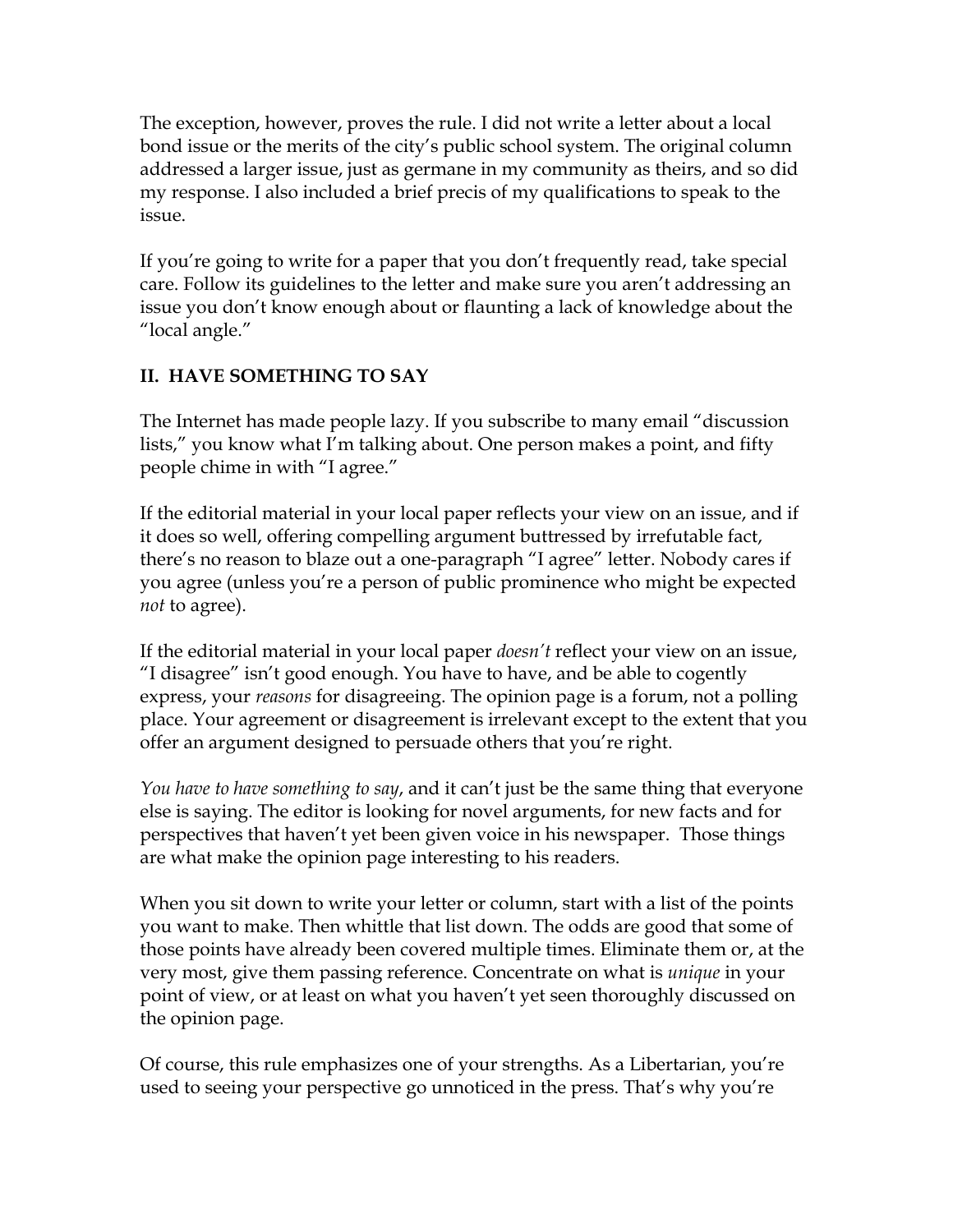interested in writing an op-ed in the first place, right? If your paper's opinion page confined itself to reprinting Libertarian Party's press releases, you'd be out at a party instead of in front of your computer working on a letter to the editor.

American politics is a "target rich environment" for the Libertarian op-ed writer. On almost every issue, we offer different solutions than the "mainstream" politicians and pundits. Offer them, then -- that's the whole idea.

### **III. GET YOUR FACTS STRAIGHT**

Guidelines being what they are, you may not have room in print to substantiate every factual claim you make. Don't let this be a temptation to laziness.

If you claim that 29% of dog owners suffer from fibromyalgia, you'd better be ready to point to an authoritative source -- the Journal of the American Medical Association, for example -- that supports that claim (no, I don't have any idea if it's true or not -- and don't cite this booklet as your source if you claim it is).

Editors will likely check questionable claims of fact -- and even if you sneak one past them, there are, hopefully, thousands of readers, some of whom will know better or who will check up on those claims. The truth will out, and if you get lazy or just make things up, you *will* get caught. Your views will be discredited, and it's very possible that you won't have another opportunity to see those views in print in that paper.

I've received phone calls from newspapers asking for my sources when I've made claims that are at odds with the conventional wisdom, especially when I've written on drug prohibition issues.

If you make a claim that is in any way controversial, make sure you have your sources at hand. Better yet, include them with your letter or op-ed, at the bottom and not as part of the body of the article (we'll be getting to formatting a little later). This will make your editor's job easier and increase the possibility of getting your piece published.

### **IV. GET TO THE POINT**

An op-ed or letter to the editor isn't a journal entry, a memoir or a wistful reflection on the vicissitudes of life. It has a purpose. It has a topic. Focus relentlessly on that topic. Nothing else matters.

If you're writing in opposition to a local bond issue for the public school system, how much you enjoyed attending a rural junior high isn't relevant or interesting.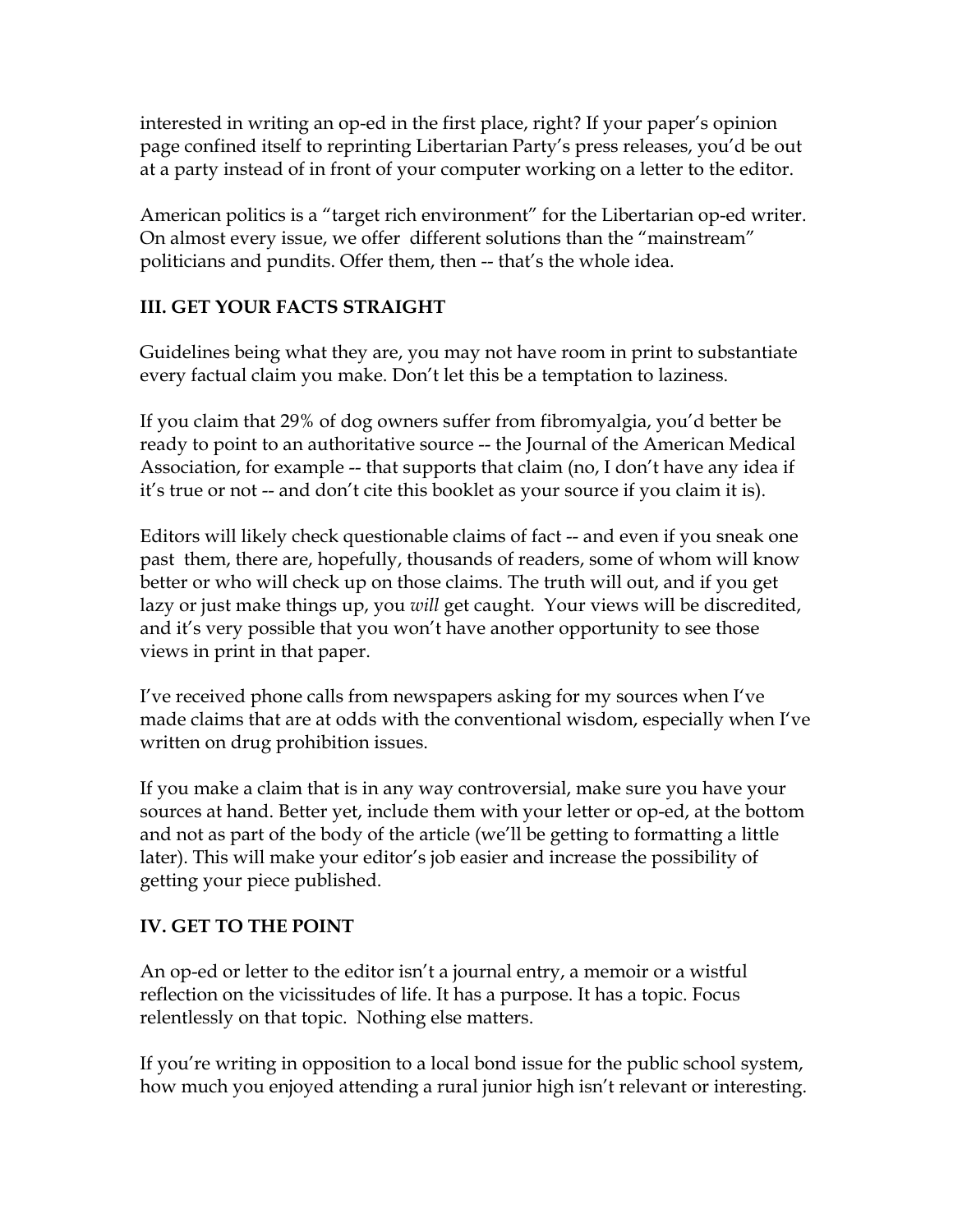If you're writing in support of a proposal to lift your state's ban on carrying concealed firearms, there's no reason to carry on about the thrill of your first deer hunt.

You've got a point to make. Make it. Demonstrate that your position on the issue is the correct one and that your opponents are incorrect. Tell the reader *why* you're right and they're wrong. Prove it with facts that support your position.

Dispose of the obvious arguments, or the arguments you've seen in the newspaper, against your position. You have some leeway in doing so, to the extent that indicting your opponents' motives may be effective. That doesn't mean you have to get personal. Unless you're demanding that a legislator be recalled for moral turpitude, his extramarital affairs are irrelevant. You don't have the space, and the reader doesn't have the attention span, for your piece to include them.

If you believe that State Representative Smith supports a state suit against the tobacco companies because his law firm has been hired by the Attorney General's office to aid in the suit, say it -- *if the piece is about the tobacco suit*, or about State Representative Smith's conflicts of interest. If the piece is about Smith's opposition to same-sex marriage, leave it out. You have other, more important, things to say, and a limited number of words with which to say them.

### **V. PRACTICE PARSIMONY**

**par si mo ny,** *n*. Unusual or excessive frugality; extreme economy or stinginess.

(*The American Heritage Dictionary of the English Language*, Fourth Edition, Copyright c 2000 by Houghton Mifflin Company.)

Remember those guidelines? Unless you're the Unabomber, you don't get to ramble on at book length in your local paper's editorial section. You have to accomplish your mission *tightly*, using the minimum number of words to make your point well.

Over time, I've developed a method that works well for me. It may or not work for you. If it doesn't, find some other way to "tighten up" you articles so that they make the most effective argument in the least amount of space.

As I mentioned in discussing Rule Number Two ("Have Something to Say"), I generally begin a piece by listing the points I want to make, then either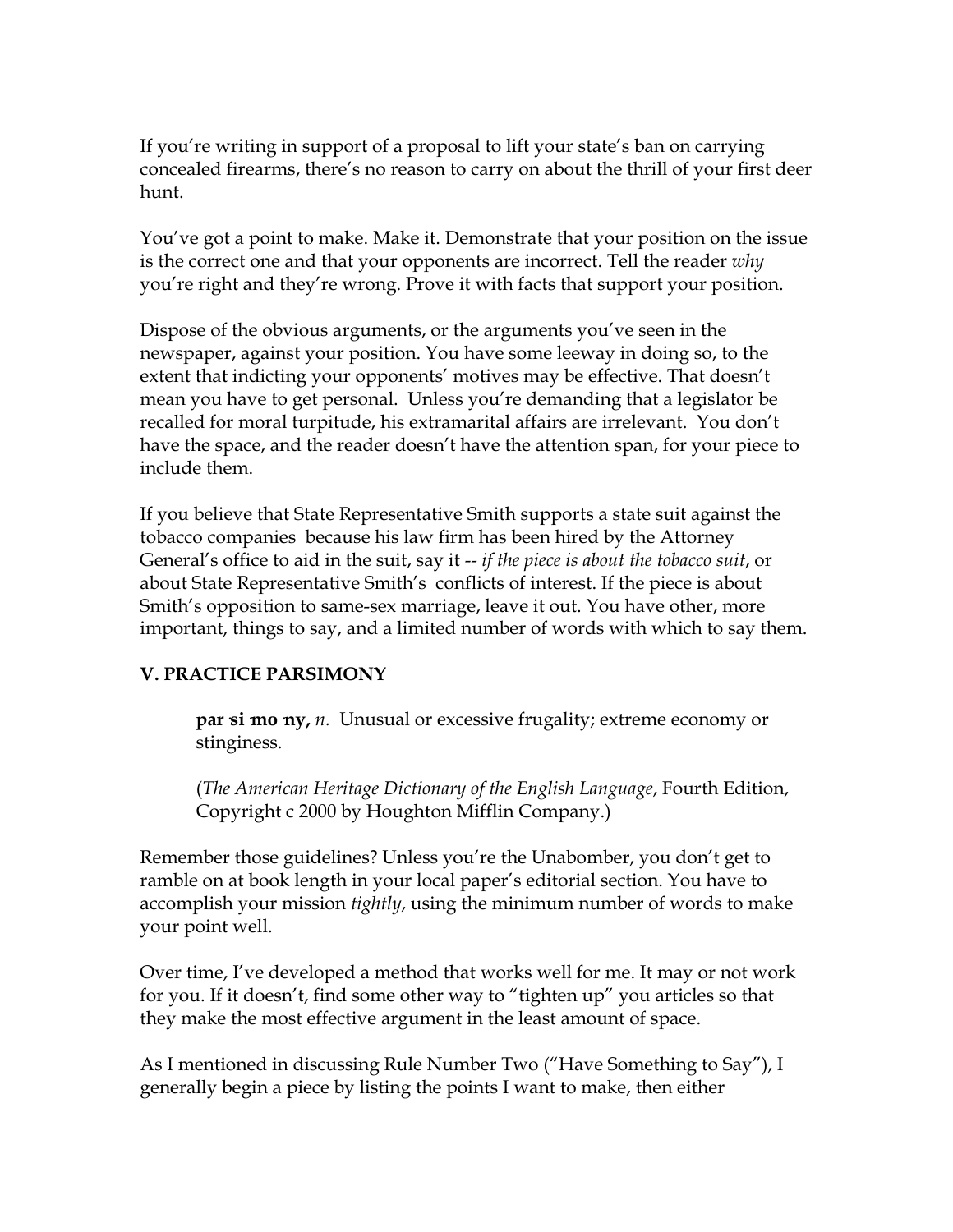eliminating, or choosing to only briefly discuss, the ones that have already been covered in the newspaper or that are less important.

After I've done this, I write the article without thinking too much about how many words I'm using. I remain focused on the topic and avoid tossing in extraneous material, but I say what I want to say.

Then I ask my word processor how long the "complete" article is.

Nine times out of ten, it's too long. I have, for example, 400 words to speak my piece. I've written 800 words. Half of them have to go. Well, writing is rewriting, or so the professionals tell us.

On my second run through the article, I take it sentence by sentence, trying to find more economic ways to express my thoughts. Most rough drafts include sentences with extra, unnecessary clauses. I cut them. There are likely repetitions of the same point, differently expressed. I pick the best one and delete the others. I see places where I used two words when one would do just as well. One it is, then.

The completed second draft is much smaller, but usually not small enough. It's still 500-600 words in length. I'm not Ernest Hemingway or the President of the United States, so the editor is probably not going to bend the rules for me. I *have to get it down to 400 words*.

That second draft served a function other than mere size-cutting. By deleting repetitious entries, I've given the piece more structure. Each paragraph probably covers a distinct point. It's time to go back to whittling down the number of points the article covers.

What? You say that everything in the article is necessary? That unless you can make all five of those important points, it just doesn't work?

*Make it work*. It may be less than perfect when you're done, but it will be published. The long version won't be. This isn't Burger King™ -- you don't get it your way.

My third run through consists of throwing the less essential points overboard, usually by cutting whole paragraphs. It's ugly and hurtful. I hate to do it. I do it anyway. This piece isn't being written to my guidelines, it's being written to the newspaper's guidelines. The point of writing it isn't to build my ego, it's to persuade others to adopt my views. If it isn't published, it will persuade nobody. When it comes to ego, however, there is also a good reason to practice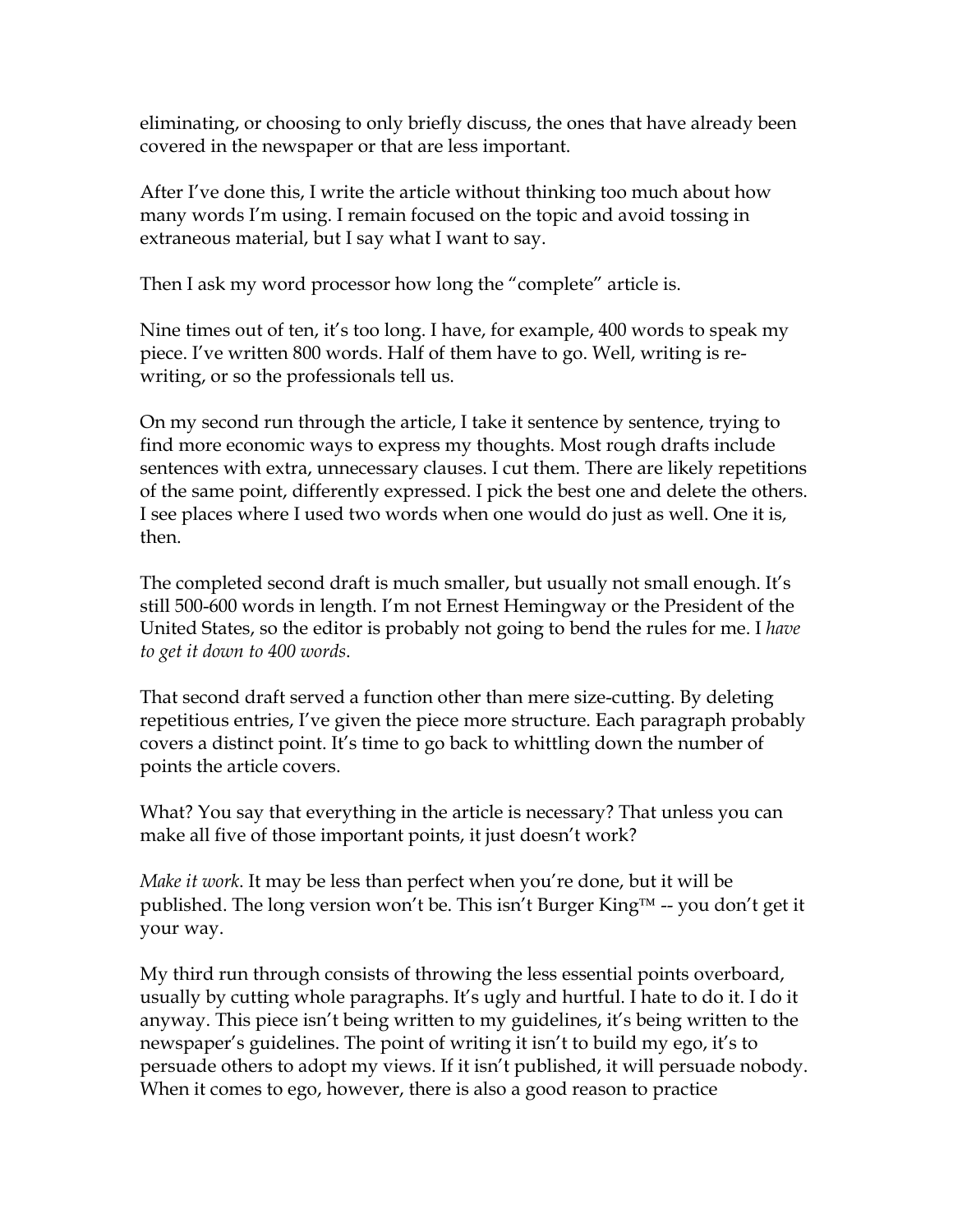parsimony. If you submit your article to a newspaper as is, at 500 words versus the 400 specified in the newspaper's guidelines, it *may* still be published. In those guidelines, you'll likely have noted that the editor "reserves the right to edit for length."

You can cut it down to 400 words. Or the editor can cut it down to 400 words. Who do you trust to know your thoughts and priorities better? Yourself or that editor? Do you want the piece to reflect your priorities, or his?

Cut it until it bleeds. *Someone* is going to.

#### **VI. WRITE WELL**

Does that go without saying? No, it doesn't. I'm an editor myself and a large portion of the mail I receive is poorly written, riddled with misspellings and tortured grammar and incoherent.

The first five rules cover *parts* of writing well, but it deserves its own section.

If the editor can't understand the point you're trying to make, his readers won't be able to either. It's unlikely that he'll print your letter or op-ed; if he does, it's unlikely that anyone will find it informative or persuasive.

Proofreading is part of editing. It's the part that editors like least. If every other word in your article is misspelled, the piece will probably go unpublished. If *you* can't be bothered to run it through your word processor's "spelling check" function, what makes you think *he* can be?

The best writing may be as much art as science. You don't have to be the best writer to get your work published. You don't have to be an undiscovered Stephen King or Robert Heinlein. You just have to be competent, and that is something that lies within your grasp.

If you're unsure about the quality of your writing, do something about it. Pick up Strunk and White's *The Elements of Style*. It's a short book. The authors practiced parsimony in putting it together. A few hours spent curled up with *The Elements of Style* will turn any literate reader into a competent writer. If you'd like to take it further, Stephen King's *On Writing* is a marvelous guide, and not just for those who aspire to write fiction. King's early writing experience included covering sports for his local paper as a high school student.

Above and beyond the mechanics covered in the aforementioned books, there are two important factors in becoming a competent writer: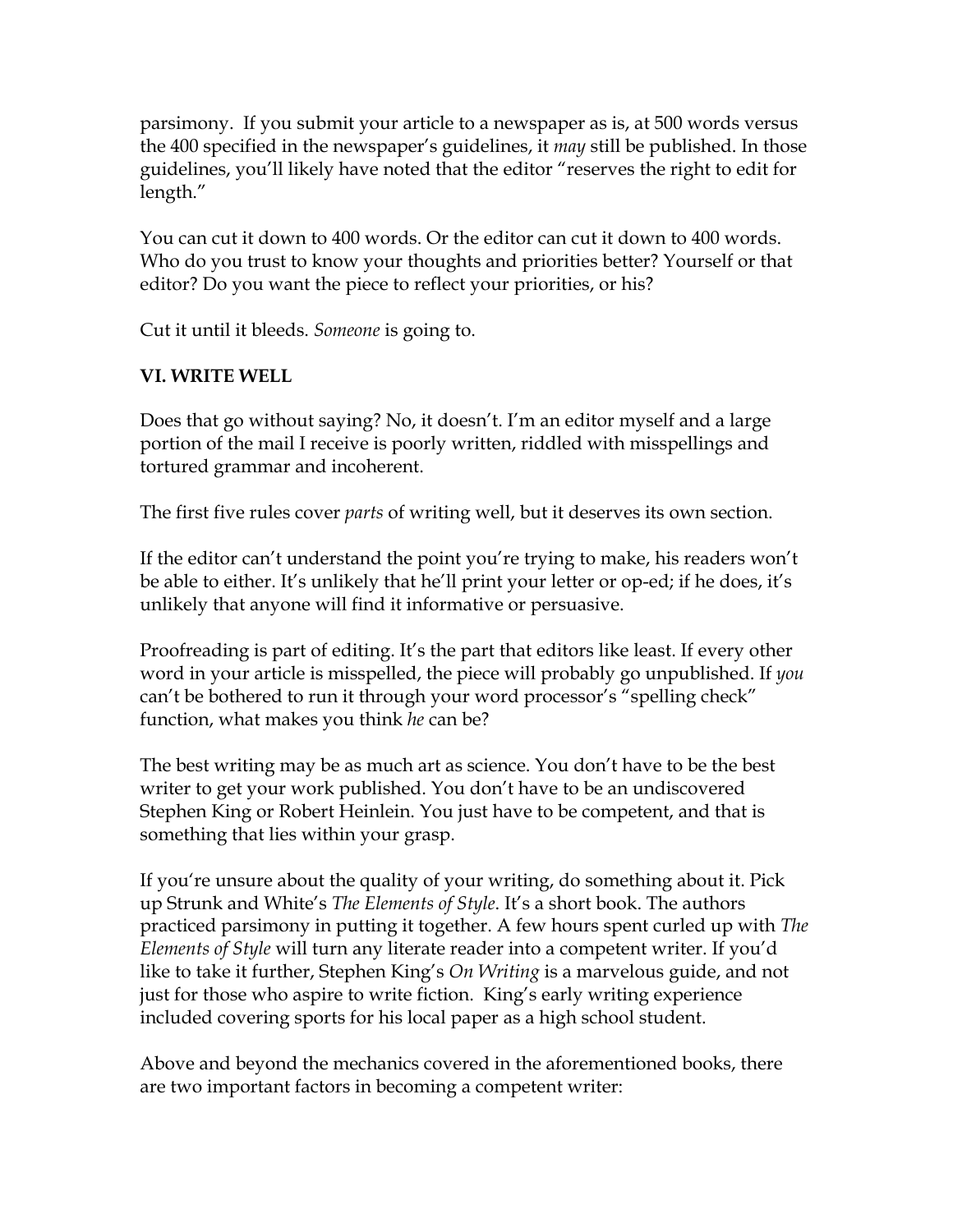- *Write*. You don't have to submit everything that you write for publication. Do basketball players refrain from touching the ball until game time? Keep a journal. Participate in email discussion lists. Start that novel. It's a skill that improves with practice.
- *Read.* If you like something you read, chances are that others will like it too. Don't plagiarize, of course, but take note of the things you like *about* the material you read and incorporate those techniques into your own writing.

The elements of a good op-ed are simple: It's written to the publication's guidelines. The author has something to say, and makes his point. The factual claims are true and the author's case is persuasive. It's coherent and readable.

You can create well-crafted op-ed pieces. You can get them published. You can be effective in persuading others. It takes a little effort, but it isn't rocket science. So make it happen.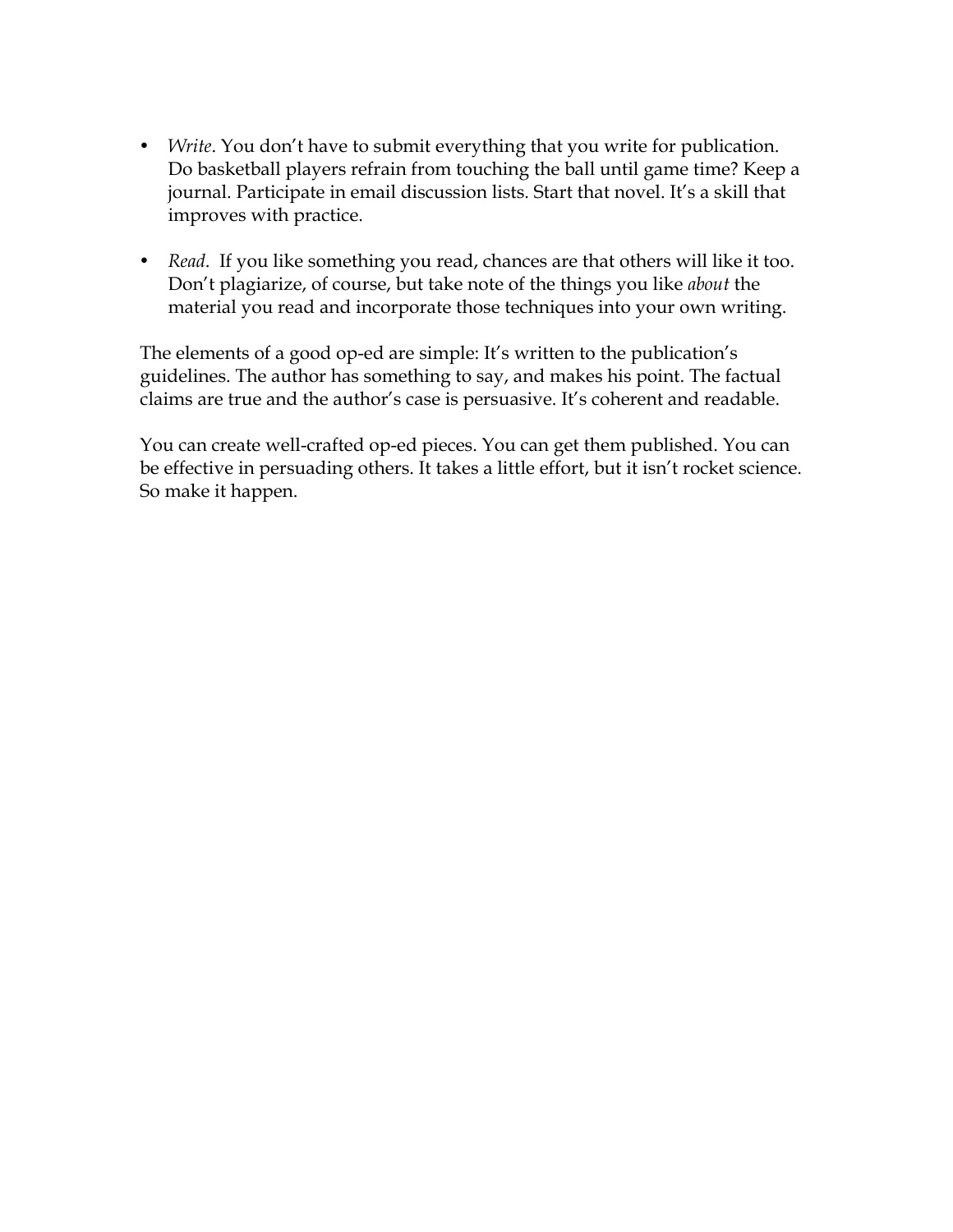## **FORMATTING**

The Internet has revolutionized the process of submitting op-ed pieces for publication. At one time, getting your letter published meant writing it by hand or on a typewriter, stuffing it in an envelope and mailing it. Some newspapers had phone lines that allowed readers to record their opinion, but the effective oped creator still wrote it, even if he then read it into a telephone.

Your piece will most likely be composed using a computer and a word processing application. If that's the case, it's fairly simple. Remember Rule Number One ("Know Your Newspaper"). Check their guidelines for submission. Most papers prefer that articles be sent in the body of an email message as plain ASCII text. If you send them an attached file in a proprietary word processor format, they may look at it. Or they may not.

I compose my op-eds in Microsoft Works, Microsoft Word, or OpenOffice. This allows me to avail myself of things like word counting tools, spelling check utilities and so forth.

When the piece is completed, however, I paste the entire text into an ASCII text editor like Notepad, which comes with all Microsoft Windows systems. This eliminates all "special" characters, or at least highlights them so that I can eliminate them myself. Many word processors produce output that is full of "garbage" characters if pasted directly into an email.

If the article is an op-ed, I open the email message with a brief note to the editor, identifying the topic of the piece and respectfully asking that he have a look at it. I paste the article in below my signature. If the article is a letter to the editor, I omit the opening note. At the bottom of the article, I insert the text:

-30-

That's newspaperese for "the end." Immediately below that, I note the length of the article, my name, address, daytime telephone number and email, like so: